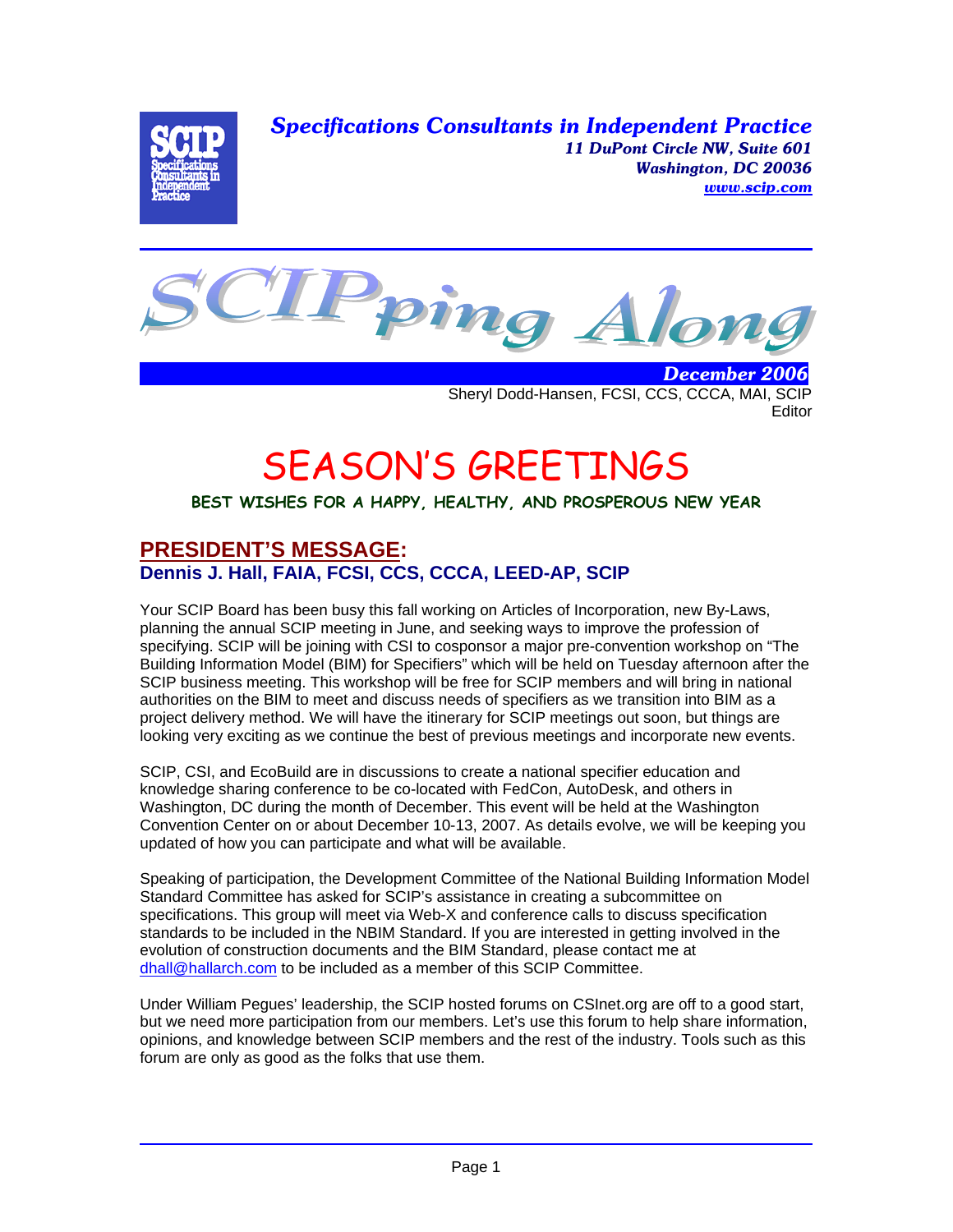As you can see, SCIP is establishing relationships with other professional and industry organizations in order to better serve our membership. We want to thank you for your support of your Board and please let us know how we may better serve you. We are looking forward to expanding our Web presence in 2007 and are always looking for folks that want to be involved in improving the industry.

#### **VICE PRESIDENT'S REPORT David Lorenzini, RA, FCSI, CCS, SCIP**

Earlier this month, Requests for Proposals were sent out to six database website developers to upgrade the SCIP website membership list. Creating a new database format will allow members to log in with a unique username and password. They will be able to update their profile data on their own, thus eliminating the requests to the treasurer to make the changes, the treasurer contacting the web master to implement the change, and sometimes the member to contact the webmaster to fix a typo. If a member forgets their password, a new auto-generated and changeable password will be sent to their email address on file. If the member does not have internet access, or has problems updating the data, the webmaster or treasurer can make the change manually.

The first proposal has already been received and it appears we will be able to implement the changes within the budgeted amount. New features will include sorting or searching the database online for name, company, state, zip code, CSI Region, and service specialty. The selected data can be downloaded as an Excel or text file, or printed out.

More news about the selection of a website database developer and progress of implementation will be published in our next issue.

# **TREASURER'S REPORT & MEMBERSHIP INFORMATION**

**David Metzger, FAIA, FCSI, CDT, SCIP** 

Our current bank balance is \$14,949.16.

SCIP's current membership is 164 members, 1 retired member, and 43 affiliates, for a total of 207. From last year's membership, 7 Members and 2 Affiliates did not renew.

### **IMMEDIATE PAST PRESIDENT'S COMMENTS John Regener, AIA, CSI, CCS, CCCA, SCIP**

Over the years, SCIP members have highly valued the discussion time at the annual meeting. What was a once-a-year activity has evolved thanks to Colin Gilboy and 4specs.com into a 24/7/365 online forum that provides rich discussions on a wide variety of topics. Yet, the inperson discussions and "hangin' out" together at the annual SCIP meeting cannot be replicated through Internet connections.

SCIP has grown and continues to grow, changing the dynamics of our organization and its national meetings. The free-flow exchanges of the past are not possible when there are 60 people gathered in a room. Future annual meetings will probably become more structured and I for one will miss the opportunity to meet with independent specifiers from other parts of the country and have loosely-structured conversations.

Three thoughts on this ---